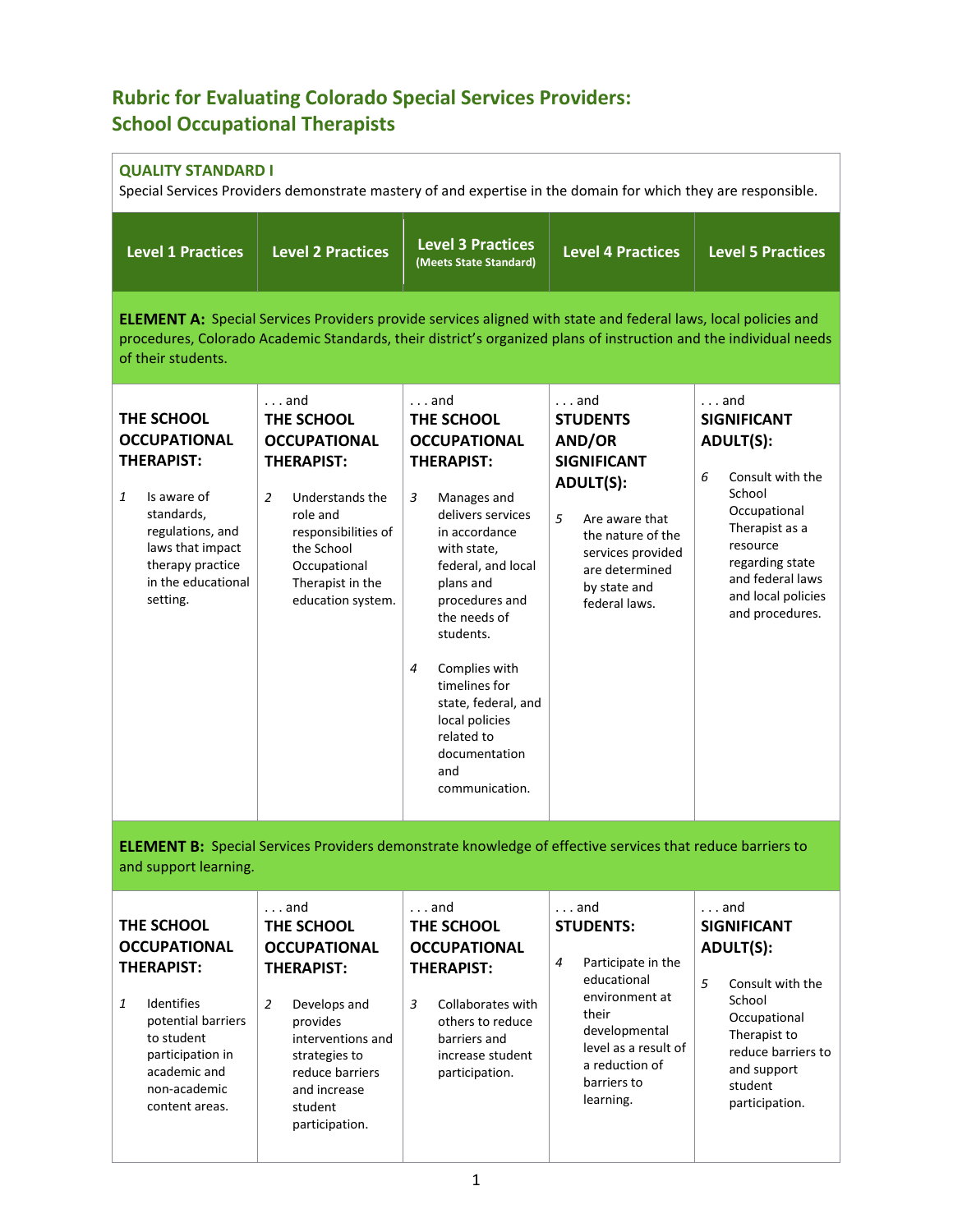| <b>QUALITY STANDARD I</b><br>Special Services Providers demonstrate mastery of and expertise in the domain for which they are responsible.                                |                                                                                                                                                                                                    |                                                                                                                                                                                             |                                                                                                                                                                                       |                                                                                                                                   |
|---------------------------------------------------------------------------------------------------------------------------------------------------------------------------|----------------------------------------------------------------------------------------------------------------------------------------------------------------------------------------------------|---------------------------------------------------------------------------------------------------------------------------------------------------------------------------------------------|---------------------------------------------------------------------------------------------------------------------------------------------------------------------------------------|-----------------------------------------------------------------------------------------------------------------------------------|
| <b>Level 1 Practices</b>                                                                                                                                                  | <b>Level 2 Practices</b>                                                                                                                                                                           | <b>Level 3 Practices</b><br>(Meets State Standard)                                                                                                                                          | <b>Level 4 Practices</b>                                                                                                                                                              | <b>Level 5 Practices</b>                                                                                                          |
|                                                                                                                                                                           | <b>ELEMENT C:</b> Special Services Providers demonstrate knowledge of their professions and integrate evidence-<br>based practices and research findings into their services.                      |                                                                                                                                                                                             |                                                                                                                                                                                       |                                                                                                                                   |
| THE SCHOOL<br><b>OCCUPATIONAL</b><br><b>THERAPIST:</b><br>$\mathbf{1}$<br>Identifies sources<br>of evidence-based<br>practices to<br>obtain relevant<br>current research. | $\ldots$ and<br>THE SCHOOL<br><b>OCCUPATIONAL</b><br><b>THERAPIST:</b><br>$\overline{2}$<br>Remains current<br>on evidence-<br>based practices to<br>provide services<br>to meet student<br>needs. | $\ldots$ and<br>THE SCHOOL<br><b>OCCUPATIONAL</b><br><b>THERAPIST:</b><br>Designs and<br>3<br>implements<br>evidence-based<br>interventions to<br>meet the individual<br>needs of students. | $\ldots$ and<br><b>STUDENTS:</b><br>Use learned skills<br>$\overline{4}$<br>in structured<br>settings with<br>support from<br>significant<br>adult(s) to<br>improve<br>participation. | $\ldots$ and<br><b>STUDENTS:</b><br>Generalize<br>5<br>learned skills to a<br>variety of school<br>and community<br>environments. |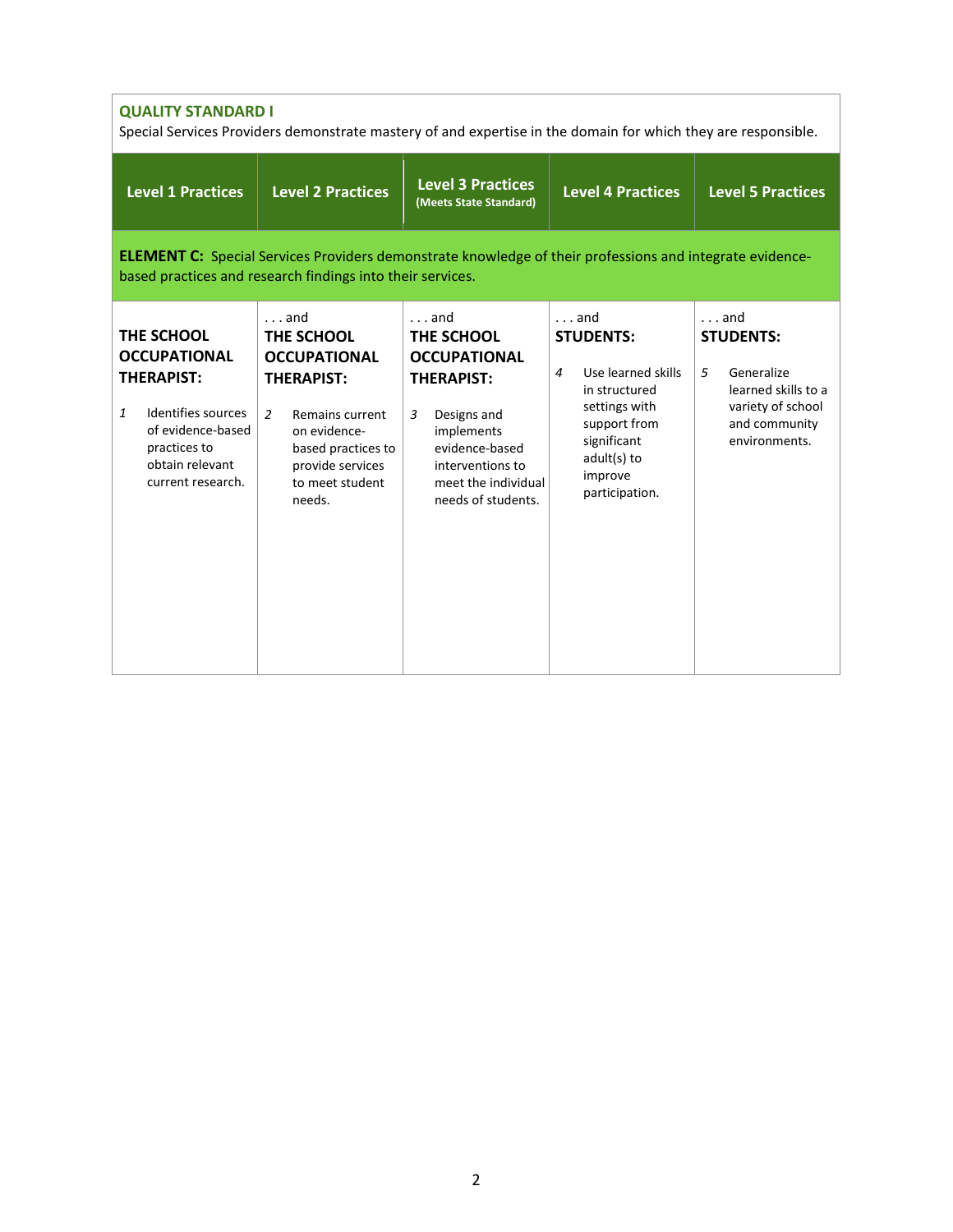| <b>QUALITY STANDARD II</b><br>Special Services Providers support or establish safe, inclusive, and respectful learning environments for a diverse<br>population of students.                                                                                                                    |                                                                                                                                                                                                                                                                                        |                                                                                                                                                                                                                              |                                                                                                                                                                  |                                                                                                                                                                                                                   |
|-------------------------------------------------------------------------------------------------------------------------------------------------------------------------------------------------------------------------------------------------------------------------------------------------|----------------------------------------------------------------------------------------------------------------------------------------------------------------------------------------------------------------------------------------------------------------------------------------|------------------------------------------------------------------------------------------------------------------------------------------------------------------------------------------------------------------------------|------------------------------------------------------------------------------------------------------------------------------------------------------------------|-------------------------------------------------------------------------------------------------------------------------------------------------------------------------------------------------------------------|
| <b>Level 1 Practices</b>                                                                                                                                                                                                                                                                        | <b>Level 2 Practices</b>                                                                                                                                                                                                                                                               | <b>Level 3 Practices</b><br>(Meets State Standard)                                                                                                                                                                           | <b>Level 4 Practices</b>                                                                                                                                         | <b>Level 5 Practices</b>                                                                                                                                                                                          |
|                                                                                                                                                                                                                                                                                                 | nurturing relationship with caring adults and peers.                                                                                                                                                                                                                                   | <b>ELEMENT A:</b> Special Services Providers foster a safe, accessible, and predictable learning environment<br>characterized by acceptable student behavior and efficient use of time in which each student has a positive, |                                                                                                                                                                  |                                                                                                                                                                                                                   |
| THE SCHOOL<br><b>OCCUPATIONAL</b><br><b>THERAPIST:</b><br>1<br>Articulates the<br>importance of a<br>safe, accessible<br>environment in<br>which students<br>experience a<br>caring<br>relationship.<br>$\overline{2}$<br>Provides<br>expectations and<br>rules that guide<br>student behavior. | $\ldots$ and<br>THE SCHOOL<br><b>OCCUPATIONAL</b><br><b>THERAPIST:</b><br>3 Collaborates to<br>promote the safety<br>of students, staff,<br>and self in all<br>interactions.<br>Delivers supports<br>4<br>and/or services in<br>a way that<br>maximizes<br>classroom learning<br>time. | $\ldots$ and<br>THE SCHOOL<br><b>OCCUPATIONAL</b><br><b>THERAPIST:</b><br>5 Uses a continuum<br>of service delivery<br>options to support<br>students.<br><b>Modifies services</b><br>6<br>in response to<br>student needs.  | $\ldots$ and<br><b>STUDENTS:</b><br>Access the school<br>7<br>environment using<br>identified supports<br>and/or activity and<br>environmental<br>modifications. | $\ldots$ and<br><b>SIGNIFICANT</b><br><b>ADULT(S):</b><br>8<br>Consult with the<br>School<br>Occupational<br>Therapist to<br>maintain a safe<br>and accessible<br>environment for<br>students in all<br>settings. |
| community.                                                                                                                                                                                                                                                                                      |                                                                                                                                                                                                                                                                                        | <b>ELEMENT B:</b> Special Services Providers understand and respond to diversity within the home, school, and                                                                                                                |                                                                                                                                                                  |                                                                                                                                                                                                                   |
| THE SCHOOL<br><b>OCCUPATIONAL</b><br><b>THERAPIST:</b><br>Identifies<br>1<br>individual<br>differences,<br>cultural beliefs,<br>customs, and                                                                                                                                                    | $\ldots$ and<br>THE SCHOOL<br><b>OCCUPATIONAL</b><br><b>THERAPIST:</b><br>Considers<br>2<br>individual<br>differences,<br>cultural beliefs,                                                                                                                                            | $\ldots$ and<br>THE SCHOOL<br><b>OCCUPATIONAL</b><br><b>THERAPIST:</b><br>3<br>Implements<br>services that<br>honor individual<br>differences,                                                                               | $\ldots$ and<br><b>STUDENTS</b><br>AND/OR<br><b>SIGNIFICANT</b><br><b>ADULT(S):</b><br>Recognize diversity<br>4<br>among others and<br>the influences of         | $\ldots$ and<br><b>STUDENTS</b><br>AND/OR<br><b>SIGNIFICANT</b><br><b>ADULT(S):</b><br>5<br>Demonstrate<br>respect for the<br>backgrounds,                                                                        |
| their influence on<br>occupation and<br>participation.                                                                                                                                                                                                                                          | customs, and their<br>influence on<br>occupation and<br>participation<br>when planning<br>occupational<br>therapy services.                                                                                                                                                            | cultural beliefs,<br>customs, and their<br>influence on<br>occupation and<br>participation.                                                                                                                                  | student and family<br>backgrounds,<br>cultures, and<br>experiences.                                                                                              | cultures, and<br>experiences of<br>others in the<br>school setting.                                                                                                                                               |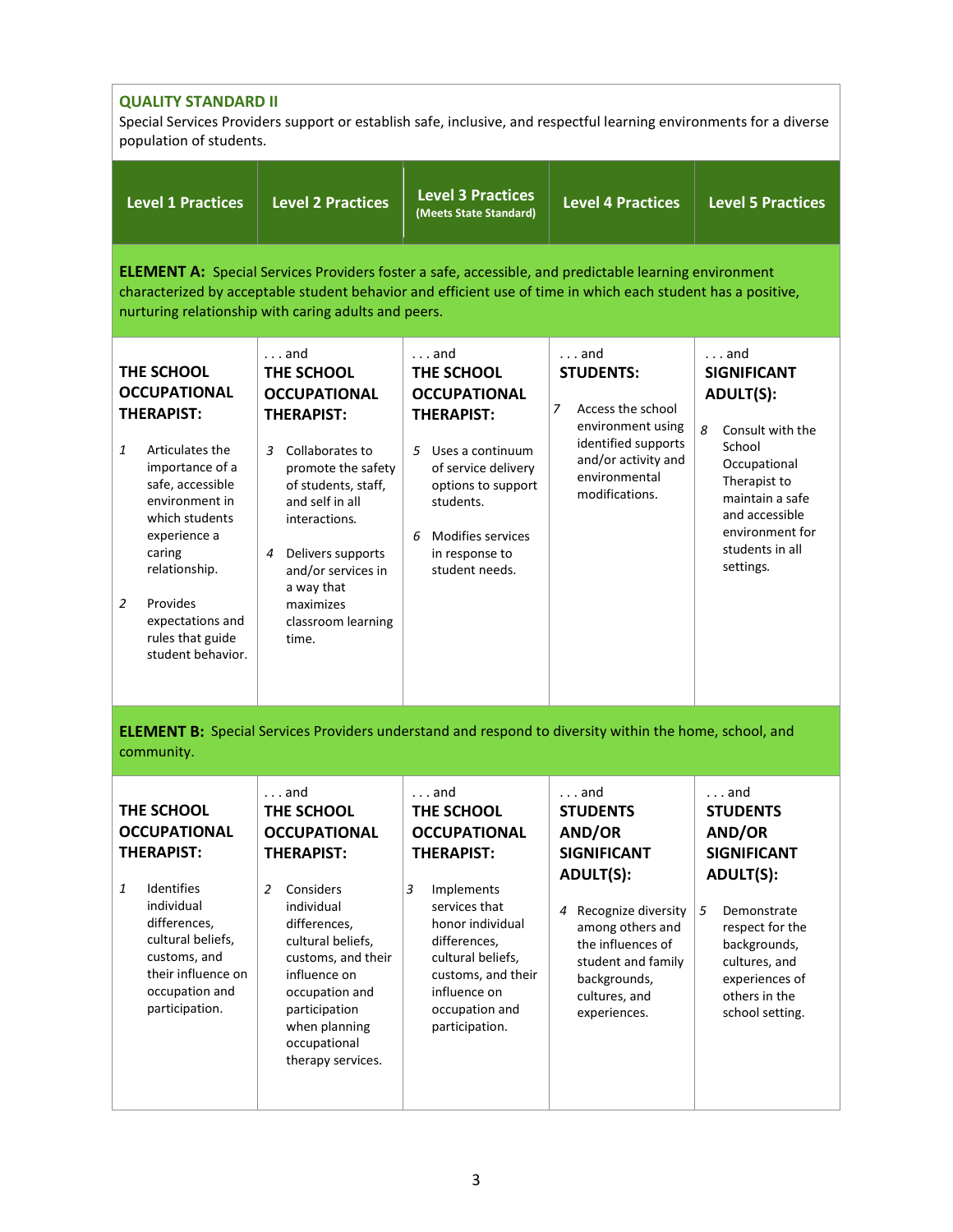| <b>QUALITY STANDARD II</b> |
|----------------------------|
|                            |

Special Services Providers support or establish safe, inclusive, and respectful learning environments for a diverse population of students.

| <b>Level 1 Practices</b>                                                                                                                                                      | <b>Level 2 Practices</b>                                                                                                                                                                                        | <b>Level 3 Practices</b><br>(Meets State Standard)                                                                                                                                                                                                                                                                                                        | <b>Level 4 Practices</b>                                                                                                                                                                                                                                                                                         | <b>Level 5 Practices</b>                                                                                                                                                                  |  |  |
|-------------------------------------------------------------------------------------------------------------------------------------------------------------------------------|-----------------------------------------------------------------------------------------------------------------------------------------------------------------------------------------------------------------|-----------------------------------------------------------------------------------------------------------------------------------------------------------------------------------------------------------------------------------------------------------------------------------------------------------------------------------------------------------|------------------------------------------------------------------------------------------------------------------------------------------------------------------------------------------------------------------------------------------------------------------------------------------------------------------|-------------------------------------------------------------------------------------------------------------------------------------------------------------------------------------------|--|--|
|                                                                                                                                                                               | <b>ELEMENT C:</b> Special Services Providers engage students as individuals with diverse needs and interests, across<br>a range of ability levels by adapting services for the benefit of students.             |                                                                                                                                                                                                                                                                                                                                                           |                                                                                                                                                                                                                                                                                                                  |                                                                                                                                                                                           |  |  |
| THE SCHOOL<br><b>OCCUPATIONAL</b><br><b>THERAPIST:</b><br>Identifies each<br>1<br>student's<br>strengths,<br>interests, and<br>needs.                                         | $\ldots$ and<br>THE SCHOOL<br><b>OCCUPATIONAL</b><br><b>THERAPIST:</b><br>Collaborates with<br>2<br>the team to<br>establish priorities<br>and goals based on<br>student strengths,<br>interests, and<br>needs. | $\ldots$ and<br>THE SCHOOL<br><b>OCCUPATIONAL</b><br><b>THERAPIST:</b><br>Collaborates with<br>3<br>the team to design<br>and modify<br>interventions to<br>reflect student<br>strengths, interests,<br>and needs.                                                                                                                                        | $\ldots$ and<br><b>STUDENTS</b><br>AND/OR<br><b>SIGNIFICANT</b><br><b>ADULT(S):</b><br>$\overline{4}$<br>Understand the<br>importance of<br>student strengths,<br>interests, and<br>needs.                                                                                                                       | $\ldots$ and<br><b>STUDENTS</b><br>AND/OR<br><b>SIGNIFICANT</b><br><b>ADULT(S):</b><br>5<br>Advocate for<br>supports based on<br>strengths,<br>interests, and<br>needs of the<br>student. |  |  |
| benefit of students.                                                                                                                                                          | <b>ELEMENT D:</b> Special Services Providers work collaboratively with the families and/or significant adults for the                                                                                           |                                                                                                                                                                                                                                                                                                                                                           |                                                                                                                                                                                                                                                                                                                  |                                                                                                                                                                                           |  |  |
| THE SCHOOL<br><b>OCCUPATIONAL</b><br><b>THERAPIST:</b><br>Recognizes the<br>1<br>value of building<br>relationships with<br>students, families,<br>and significant<br>adults. | $\ldots$ and<br>THE SCHOOL<br><b>OCCUPATIONAL</b><br><b>THERAPIST:</b><br>2 Establishes<br>effective<br>relationships with<br>students, families,<br>and significant<br>adults.                                 | $\ldots$ and<br>THE SCHOOL<br><b>OCCUPATIONAL</b><br><b>THERAPIST:</b><br>Uses a variety of<br>3<br>methods to<br>communicate with<br>students, families,<br>and other<br>significant adults to<br>promote sharing of<br>pertinent<br>information.<br><b>Educates others</b><br>4<br>about disability<br>awareness and the<br>importance of<br>inclusion. | $\ldots$ and<br><b>STUDENTS</b><br>AND/OR<br><b>SIGNIFICANT</b><br><b>ADULT(S):</b><br>5<br>Communicate<br>pertinent<br>information<br>(medical, home,<br>and community)<br>with the School<br>Occupational<br>Therapist that may<br>impact student<br>participation<br>across all<br>educational<br>activities. | $\ldots$ and<br><b>STUDENTS</b><br>AND/OR<br><b>SIGNIFICANT</b><br><b>ADULT(S):</b><br>6<br>Seek the School<br>Occupational<br>Therapist as a<br>resource to<br>support student<br>needs. |  |  |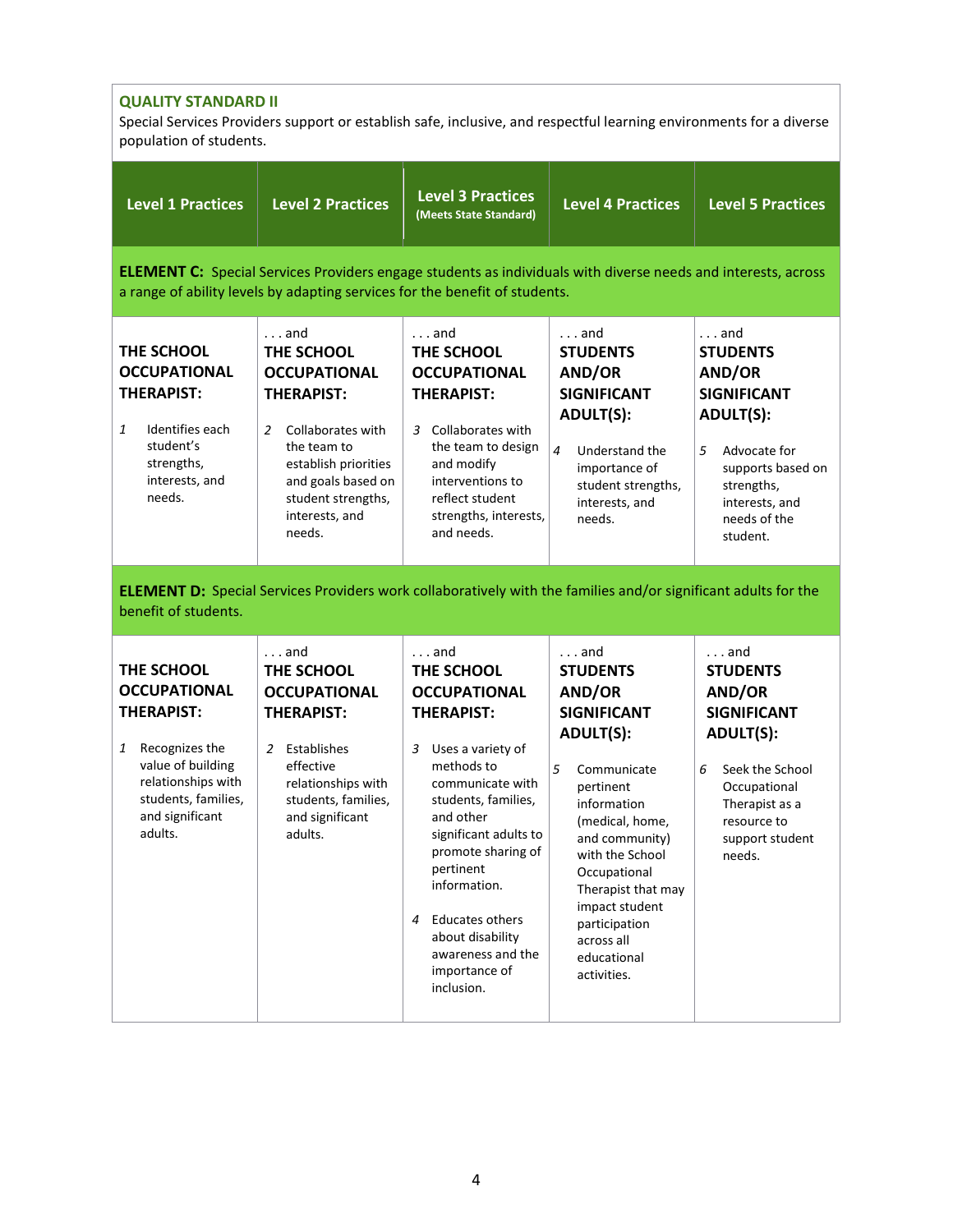| <b>QUALITY STANDARD III</b><br>Special Services Providers plan and deliver effective services in an environment that facilitates learning for their<br>students.                  |                                                                                                                                                                                                                                                |                                                                                                                                                                                                                                                                                                                                   |                                                                                                                                                                                                                                                              |                                                                                                                                                                                                                |
|-----------------------------------------------------------------------------------------------------------------------------------------------------------------------------------|------------------------------------------------------------------------------------------------------------------------------------------------------------------------------------------------------------------------------------------------|-----------------------------------------------------------------------------------------------------------------------------------------------------------------------------------------------------------------------------------------------------------------------------------------------------------------------------------|--------------------------------------------------------------------------------------------------------------------------------------------------------------------------------------------------------------------------------------------------------------|----------------------------------------------------------------------------------------------------------------------------------------------------------------------------------------------------------------|
| <b>Level 1 Practices</b>                                                                                                                                                          | <b>Level 2 Practices</b>                                                                                                                                                                                                                       | <b>Level 3 Practices</b><br>(Meets State Standard)                                                                                                                                                                                                                                                                                | <b>Level 4 Practices</b>                                                                                                                                                                                                                                     | <b>Level 5 Practices</b>                                                                                                                                                                                       |
|                                                                                                                                                                                   | <b>ELEMENT A:</b> Special Services Providers apply knowledge of the ways in which learning takes place, including<br>the appropriate levels of intellectual, physical, social, and emotional development of their students.                    |                                                                                                                                                                                                                                                                                                                                   |                                                                                                                                                                                                                                                              |                                                                                                                                                                                                                |
| THE SCHOOL<br><b>OCCUPATIONAL</b><br><b>THERAPIST:</b><br>$\mathbf{1}$<br>Understands the<br>relevance of child<br>development to<br>their work.                                  | $\ldots$ and<br>THE SCHOOL<br><b>OCCUPATIONAL</b><br><b>THERAPIST:</b><br>$\overline{2}$<br>Plans services<br>with an<br>understanding of<br>the School<br>Occupational<br>Therapist's<br>distinct<br>contribution.                            | $\ldots$ and<br>THE SCHOOL<br><b>OCCUPATIONAL</b><br><b>THERAPIST:</b><br>3<br>Applies<br>knowledge of<br>child<br>development<br>across multiple<br>domains to<br>support student<br>access and<br>participation in<br>the school<br>environment.                                                                                | $\ldots$ and<br><b>STUDENTS</b><br>AND/OR<br><b>SIGNIFICANT</b><br><b>ADULT(S):</b><br>Understand the<br>4<br>School<br>Occupational<br>Therapist's<br>unique role in<br>helping students<br>to access and<br>participate in<br>their school<br>environment. | $\ldots$ and<br><b>SIGNIFICANT</b><br><b>ADULT(S):</b><br>5<br>Understand<br>information<br>provided by the<br>School<br>Occupational<br>Therapist related<br>to the student's<br>developmental<br>trajectory. |
| delivery.                                                                                                                                                                         | <b>ELEMENT B:</b> Special Services Providers utilize formal and informal assessments to inform planning and service                                                                                                                            |                                                                                                                                                                                                                                                                                                                                   |                                                                                                                                                                                                                                                              |                                                                                                                                                                                                                |
| THE SCHOOL<br><b>OCCUPATIONAL</b><br><b>THERAPIST:</b><br>Identifies multiple<br>1<br>forms of informal<br>and formal<br>assessment<br>related to<br>occupational<br>performance. | $\ldots$ and<br>THE SCHOOL<br><b>OCCUPATIONAL</b><br><b>THERAPIST:</b><br>$\overline{2}$<br>Utilizes multiple<br>forms of<br>assessment<br>(informal and/or<br>formal) related to<br>occupational<br>performance to<br>inform<br>intervention. | $\ldots$ and<br>THE SCHOOL<br><b>OCCUPATIONAL</b><br><b>THERAPIST:</b><br>Accurately<br>3<br>interprets and<br>communicates<br>evaluation<br>findings with<br>student, family,<br>and school team<br>members.<br>4<br>Uses clinical<br>reasoning skills to<br>develop<br>intervention(s)<br>informed by<br>evaluation<br>results. | . and<br><b>STUDENTS</b><br>AND/OR<br><b>SIGNIFICANT</b><br><b>ADULT(S):</b><br>5 Contribute<br>pertinent<br>information to the<br>evaluation process.                                                                                                       | $\ldots$ and<br><b>TEACHERS</b><br><b>AND/OR</b><br><b>ADMINISTRATORS:</b><br>6<br>Demonstrate an<br>awareness of how<br>system level data<br>can inform<br>decisions.                                         |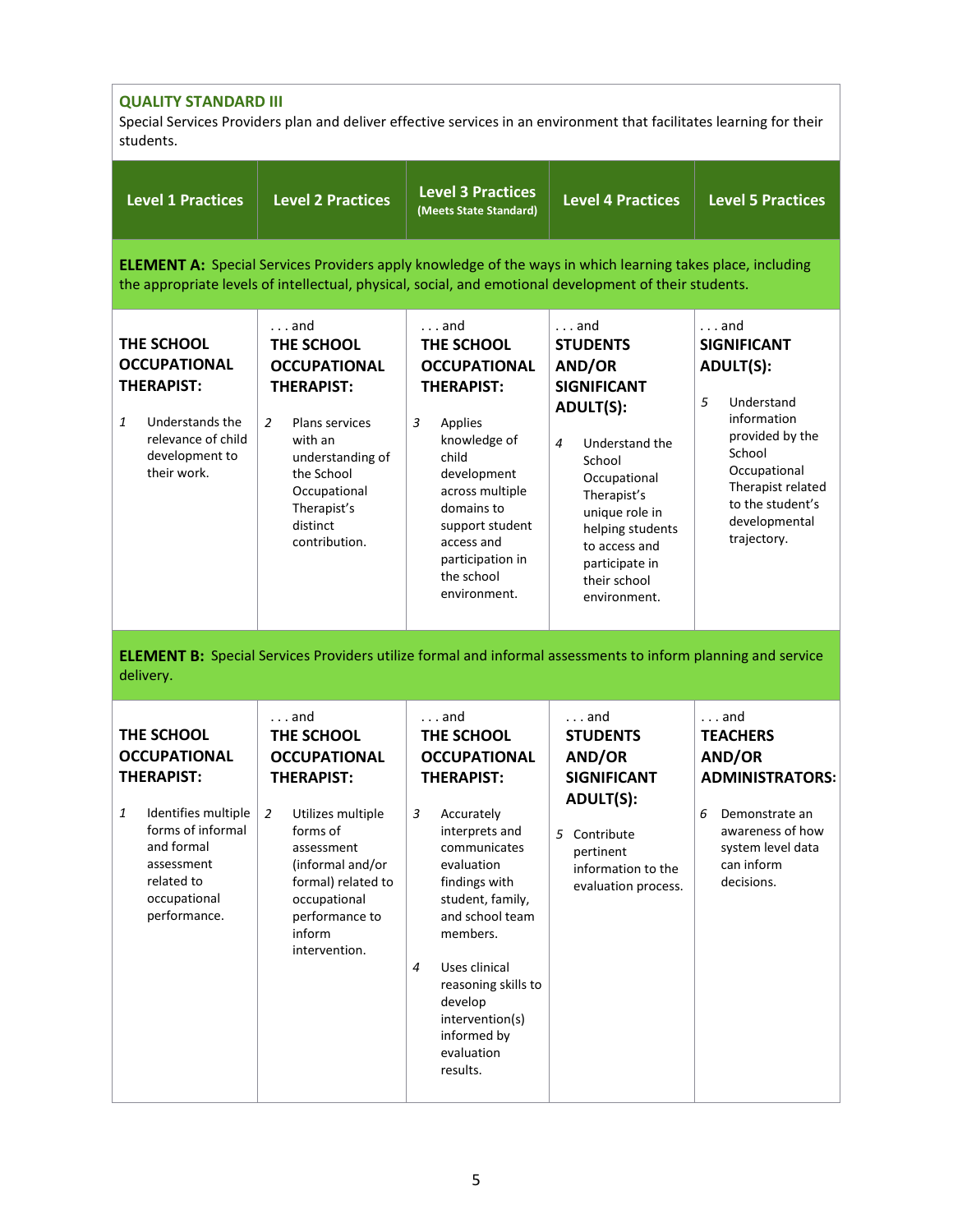| <b>QUALITY STANDARD III</b><br>Special Services Providers plan and deliver effective services in an environment that facilitates learning for their<br>students.                 |                                                                                                                                                                                                                                                                                         |                                                                                                                                                                                                                                                                                                                                                               |                                                                                                                                                                                                                                                           |                                                                                                                                                                                |
|----------------------------------------------------------------------------------------------------------------------------------------------------------------------------------|-----------------------------------------------------------------------------------------------------------------------------------------------------------------------------------------------------------------------------------------------------------------------------------------|---------------------------------------------------------------------------------------------------------------------------------------------------------------------------------------------------------------------------------------------------------------------------------------------------------------------------------------------------------------|-----------------------------------------------------------------------------------------------------------------------------------------------------------------------------------------------------------------------------------------------------------|--------------------------------------------------------------------------------------------------------------------------------------------------------------------------------|
| <b>Level 1 Practices</b>                                                                                                                                                         | <b>Level 2 Practices</b>                                                                                                                                                                                                                                                                | <b>Level 3 Practices</b><br>(Meets State Standard)                                                                                                                                                                                                                                                                                                            | <b>Level 4 Practices</b>                                                                                                                                                                                                                                  | <b>Level 5 Practices</b>                                                                                                                                                       |
| students in authentic learning experiences.                                                                                                                                      | <b>ELEMENT C:</b> Special Services Providers integrate and utilize appropriate available technology to engage                                                                                                                                                                           |                                                                                                                                                                                                                                                                                                                                                               |                                                                                                                                                                                                                                                           |                                                                                                                                                                                |
| THE SCHOOL<br><b>OCCUPATIONAL</b><br><b>THERAPIST:</b><br>1<br>Is aware of<br>appropriate<br>available<br>technology<br>supports as<br>determined by<br>the educational<br>team. | $\ldots$ and<br>THE SCHOOL<br><b>OCCUPATIONAL</b><br><b>THERAPIST:</b><br>2<br>Supports the use<br>of appropriate<br>available<br>technology to<br>maximize student<br>outcomes.                                                                                                        | $\ldots$ and<br>THE SCHOOL<br><b>OCCUPATIONAL</b><br><b>THERAPIST:</b><br>3<br>Selects,<br>recommends,<br>and/or trains<br>teachers to use<br>assistive<br>technology to<br>support student<br>participation in<br>the educational<br>setting.                                                                                                                | $\ldots$ and<br><b>STUDENTS</b><br>AND/OR<br><b>SIGNIFICANT</b><br><b>ADULT(S):</b><br>4<br>Express<br>preferences for<br>appropriate<br>available assistive<br>technology.                                                                               | $\ldots$ and<br><b>STUDENTS:</b><br>Use appropriate<br>5<br>available assistive<br>technology to<br>support their<br>learning and<br>participation in<br>the classroom.        |
|                                                                                                                                                                                  | <b>ELEMENT D:</b> Special Services Providers establish and communicate high expectations and use strategies to<br>support the development of critical-thinking, problem-solving skills, and self-advocacy.                                                                              |                                                                                                                                                                                                                                                                                                                                                               |                                                                                                                                                                                                                                                           |                                                                                                                                                                                |
| THE SCHOOL<br><b>OCCUPATIONAL</b><br><b>THERAPIST:</b><br>1<br>Understands the<br>importance of<br>having high<br>expectations for<br>all students.                              | $\ldots$ and<br>THE SCHOOL<br><b>OCCUPATIONAL</b><br><b>THERAPIST:</b><br>$\overline{2}$<br>Communicates<br>high expectations<br>for all students.<br>3<br>Collaborates to<br>develop rigorous<br>goals for student<br>outcomes based<br>on student,<br>family, and team<br>priorities. | $\ldots$ and<br>THE SCHOOL<br><b>OCCUPATIONAL</b><br><b>THERAPIST:</b><br>Collaborates with<br>4<br>the team to<br>choose activities<br>that provide the<br>student with an<br>appropriate level<br>of challenge.<br>5<br>Provides<br>opportunities for<br>students to<br>practice self-<br>advocacy and/or<br>problem solving<br>during functional<br>tasks. | $\ldots$ and<br><b>STUDENTS</b><br>AND/OR<br><b>SIGNIFICANT</b><br><b>ADULT(S):</b><br>6<br>Consult with the<br>School<br>Occupational<br>Therapist on<br>strategies to<br>promote<br>problem-solving<br>and self-advocacy<br>during functional<br>tasks. | $\ldots$ and<br><b>STUDENTS:</b><br>Demonstrate<br>7<br>problem-solving<br>and self-advocacy<br>skills to improve<br>participation with<br>support from<br>significant adults. |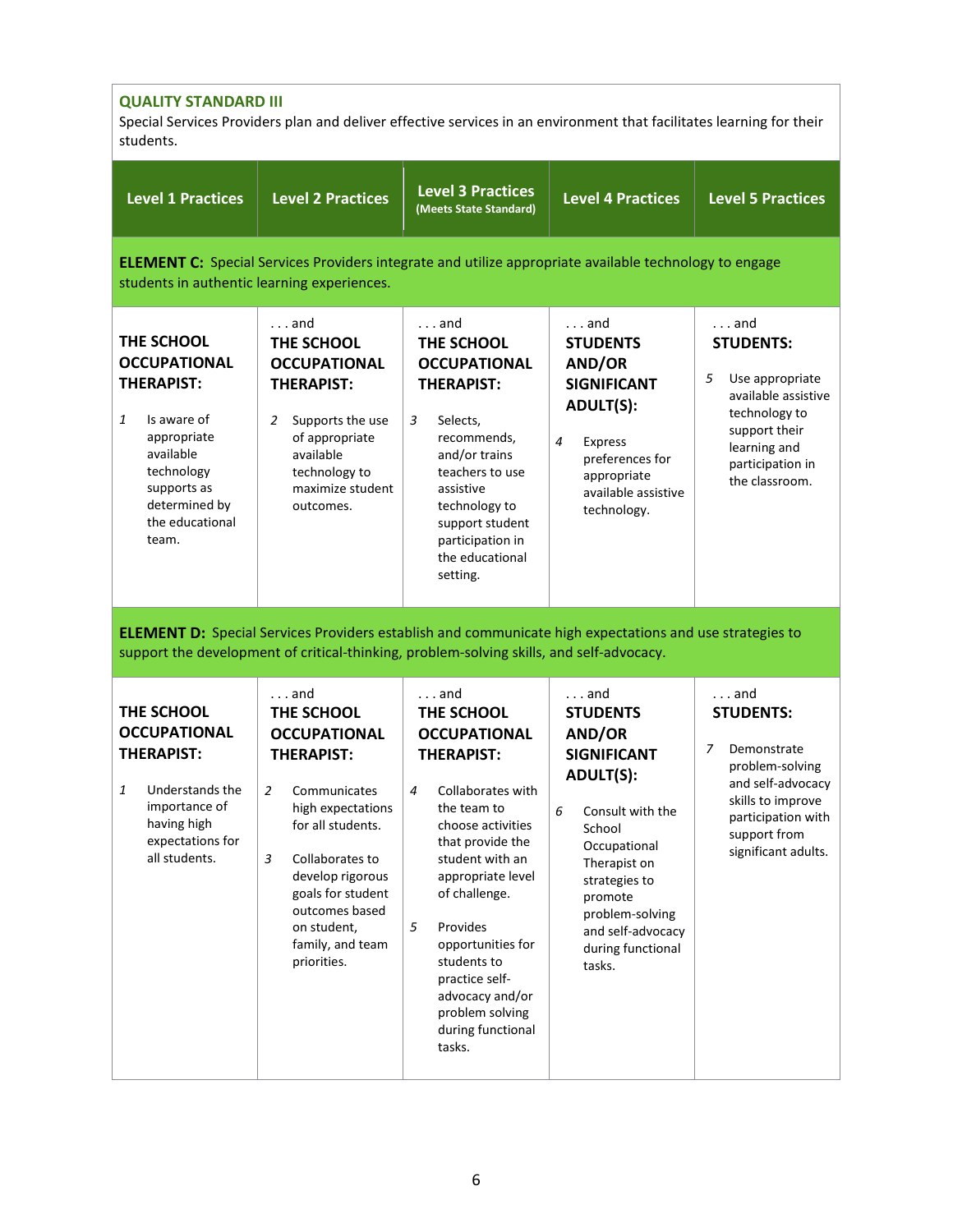| <b>QUALITY STANDARD III</b><br>Special Services Providers plan and deliver effective services in an environment that facilitates learning for their<br>students.                                                                               |                                                                                                                                                                                                                                                                                                                           |                                                                                                                                                                                                                                                                  |                                                                                                                                                                                            |                                                                                                                                                                                                                       |
|------------------------------------------------------------------------------------------------------------------------------------------------------------------------------------------------------------------------------------------------|---------------------------------------------------------------------------------------------------------------------------------------------------------------------------------------------------------------------------------------------------------------------------------------------------------------------------|------------------------------------------------------------------------------------------------------------------------------------------------------------------------------------------------------------------------------------------------------------------|--------------------------------------------------------------------------------------------------------------------------------------------------------------------------------------------|-----------------------------------------------------------------------------------------------------------------------------------------------------------------------------------------------------------------------|
| <b>Level 1 Practices</b>                                                                                                                                                                                                                       | <b>Level 2 Practices</b>                                                                                                                                                                                                                                                                                                  | <b>Level 3 Practices</b><br>(Meets State Standard)                                                                                                                                                                                                               | <b>Level 4 Practices</b>                                                                                                                                                                   | <b>Level 5 Practices</b>                                                                                                                                                                                              |
| progress towards goals.                                                                                                                                                                                                                        |                                                                                                                                                                                                                                                                                                                           |                                                                                                                                                                                                                                                                  | <b>ELEMENT E:</b> Special Services Providers develop and implement services related to student needs, learning, and                                                                        |                                                                                                                                                                                                                       |
| THE SCHOOL<br><b>OCCUPATIONAL</b><br><b>THERAPIST:</b><br>1<br>Maintains student<br>data and/or<br>documentation to<br>plan services.<br>Identifies<br>2<br>potential<br>intervention<br>strategies<br>effective for the<br>environment.       | $\ldots$ and<br>THE SCHOOL<br><b>OCCUPATIONAL</b><br><b>THERAPIST:</b><br>3<br>Conducts task<br>analysis to<br>support the skills<br>needed for a<br>student to engage<br>in an activity.<br>Selects<br>4<br>intervention(s)<br>that support(s)<br>student's<br>engagement in<br>the least<br>restrictive<br>environment. | $\ldots$ and<br>THE SCHOOL<br><b>OCCUPATIONAL</b><br><b>THERAPIST:</b><br>5<br><b>Monitors</b><br>effectiveness of<br>intervention and<br>modifies as<br>needed to<br>improve student<br>outcomes across<br>school<br>environment.                               | $\ldots$ and<br><b>STUDENTS:</b><br>6 Actively engage in<br>meaningful and<br>challenging<br>activities in the<br>classroom based on<br>their skill level and<br>interests.                | $\ldots$ and<br><b>SIGNIFICANT</b><br><b>ADULT(S):</b><br>7<br>Integrate the<br>School<br>Occupational<br>Therapist's<br>recommendations<br>to provide<br>practice<br>opportunities and<br>progress towards<br>goals. |
|                                                                                                                                                                                                                                                |                                                                                                                                                                                                                                                                                                                           | <b>ELEMENT F:</b> Special Services Providers model and promote effective communication.                                                                                                                                                                          |                                                                                                                                                                                            |                                                                                                                                                                                                                       |
| THE SCHOOL<br><b>OCCUPATIONAL</b><br><b>THERAPIST:</b><br>Uses effective<br>1<br>communication<br>skills with<br>students.<br>2<br>Recognizes the<br>importance of<br>respectful and<br>effective written<br>(informal and<br>formal) and oral | $\ldots$ and<br>THE SCHOOL<br><b>OCCUPATIONAL</b><br><b>THERAPIST:</b><br>3<br><b>Builds rapport</b><br>with students and<br>provides positive<br>feedback to<br>student on<br>performance.<br>4<br>Selects and uses<br>a variety of<br>communication<br>strategies based                                                 | and<br>THE SCHOOL<br><b>OCCUPATIONAL</b><br><b>THERAPIST:</b><br>5<br><b>Modifies</b><br>communication<br>based on student,<br>emotional and<br>ability level, and<br>to be culturally<br>relevant.<br>Writes plans that<br>6<br>are concise and<br>meaningfully | $\ldots$ and<br><b>STUDENTS</b><br>AND/OR<br><b>SIGNIFICANT</b><br><b>ADULT(S):</b><br>7<br>Engage in<br>dialogue and/or<br>collaboration<br>related to student<br>strengths and<br>needs. | $\ldots$ and<br><b>STUDENTS</b><br>AND/OR<br><b>SIGNIFICANT</b><br><b>ADULT(S):</b><br>Understand and<br>8<br>follow written<br>and oral<br>instructions to<br>maximize student<br>outcomes.                          |
| communication.                                                                                                                                                                                                                                 | on situational<br>needs.                                                                                                                                                                                                                                                                                                  | linked to student<br>strengths and<br>needs.                                                                                                                                                                                                                     |                                                                                                                                                                                            |                                                                                                                                                                                                                       |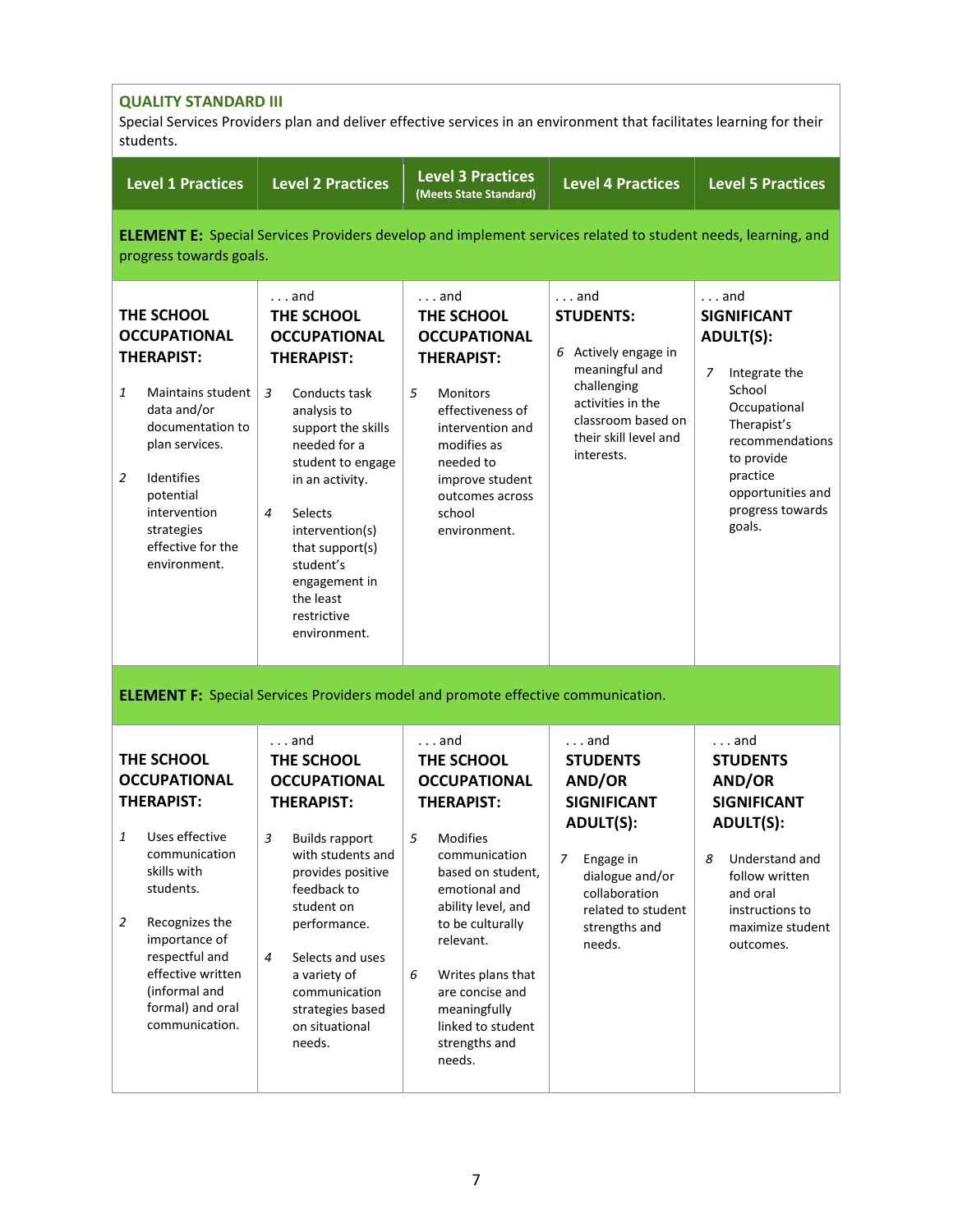| <b>QUALITY STANDARD IV</b><br>Special Services Providers demonstrate professionalism through ethical conduct, reflection, and leadership.                                                                                                  |                                                                                                                                                                                                                                                            |                                                                                                                                                                                                                                      |                                                                                                                                                        |                                                                                                                                                                                                           |
|--------------------------------------------------------------------------------------------------------------------------------------------------------------------------------------------------------------------------------------------|------------------------------------------------------------------------------------------------------------------------------------------------------------------------------------------------------------------------------------------------------------|--------------------------------------------------------------------------------------------------------------------------------------------------------------------------------------------------------------------------------------|--------------------------------------------------------------------------------------------------------------------------------------------------------|-----------------------------------------------------------------------------------------------------------------------------------------------------------------------------------------------------------|
| <b>Level 1 Practices</b>                                                                                                                                                                                                                   | <b>Level 2 Practices</b>                                                                                                                                                                                                                                   | <b>Level 3 Practices</b><br>(Meets State Standard)                                                                                                                                                                                   | <b>Level 4 Practices</b>                                                                                                                               | <b>Level 5 Practices</b>                                                                                                                                                                                  |
|                                                                                                                                                                                                                                            |                                                                                                                                                                                                                                                            |                                                                                                                                                                                                                                      | <b>ELEMENT A:</b> Special Services Providers demonstrate high standards for ethical and professional conduct.                                          |                                                                                                                                                                                                           |
| THE SCHOOL<br><b>OCCUPATIONAL</b><br><b>THERAPIST:</b><br>Is familiar with<br>1<br>American<br>Occupational<br>Therapy<br>Association<br>(AOTA) Code of<br>Ethics.                                                                         | $\ldots$ and<br>THE SCHOOL<br><b>OCCUPATIONAL</b><br><b>THERAPIST:</b><br>2<br>Demonstrates<br>emerging skills<br>related to AOTA<br>Code of Ethics.<br>3<br>Accepts<br>responsibility for<br>actions and<br>decisions that<br>affect student<br>outcomes. | $\ldots$ and<br>THE SCHOOL<br><b>OCCUPATIONAL</b><br><b>THERAPIST:</b><br>Upholds ethical<br>4<br>standards of<br>practice as<br>defined by the<br>AOTA Code of<br><b>Ethics and</b><br>applicable state<br>laws and<br>regulations. | and<br>THE SCHOOL<br><b>OCCUPATIONAL</b><br><b>THERAPIST:</b><br>5<br>Models ethical<br>standards of<br>practice within<br>the working<br>environment. | $\ldots$ and<br>THE SCHOOL<br><b>OCCUPATIONAL</b><br><b>THERAPIST:</b><br>Promotes ethical<br>6<br>standards of<br>practice within<br>school,<br>department<br>and/or district<br>teams.                  |
|                                                                                                                                                                                                                                            |                                                                                                                                                                                                                                                            |                                                                                                                                                                                                                                      | <b>ELEMENT B:</b> Special Services Providers link professional growth to their professional goals.                                                     |                                                                                                                                                                                                           |
| THE SCHOOL<br><b>OCCUPATIONAL</b><br><b>THERAPIST:</b>                                                                                                                                                                                     | $\ldots$ and<br>THE SCHOOL<br><b>OCCUPATIONAL</b><br><b>THERAPIST:</b>                                                                                                                                                                                     | $\ldots$ and<br>THE SCHOOL<br><b>OCCUPATIONAL</b><br><b>THERAPIST:</b>                                                                                                                                                               | $\ldots$ and<br>THE SCHOOL<br><b>OCCUPATIONAL</b><br><b>THERAPIST:</b>                                                                                 | $\ldots$ and<br>THE SCHOOL<br><b>OCCUPATIONAL</b><br><b>THERAPIST:</b>                                                                                                                                    |
| Uses performance<br>1<br>feedback from<br>supervisor and/or<br>colleagues to<br>improve practice.<br>Completes<br>$\overline{2}$<br>required<br>professional<br>development<br>according to state<br>and/or<br>district/BOCES<br>policies. | Participates in<br>3<br>professional<br>development<br>opportunities that<br>support<br>professional<br>learning plan.                                                                                                                                     | Develops and<br>4<br>implements a<br>professional<br>learning plan that<br>builds on<br>strengths and<br>addresses areas<br>of professional<br>growth.                                                                               | 5 Applies newly<br>learned<br>knowledge and<br>skills to decision-<br>making about<br>professional<br>growth and goals.                                | Establishes<br>6<br>continuous<br>improvement<br>strategies,<br>including seeking<br>feedback from<br>colleagues,<br>and/or<br>supervisors, to<br>identify and<br>self-monitor<br>professional<br>growth. |